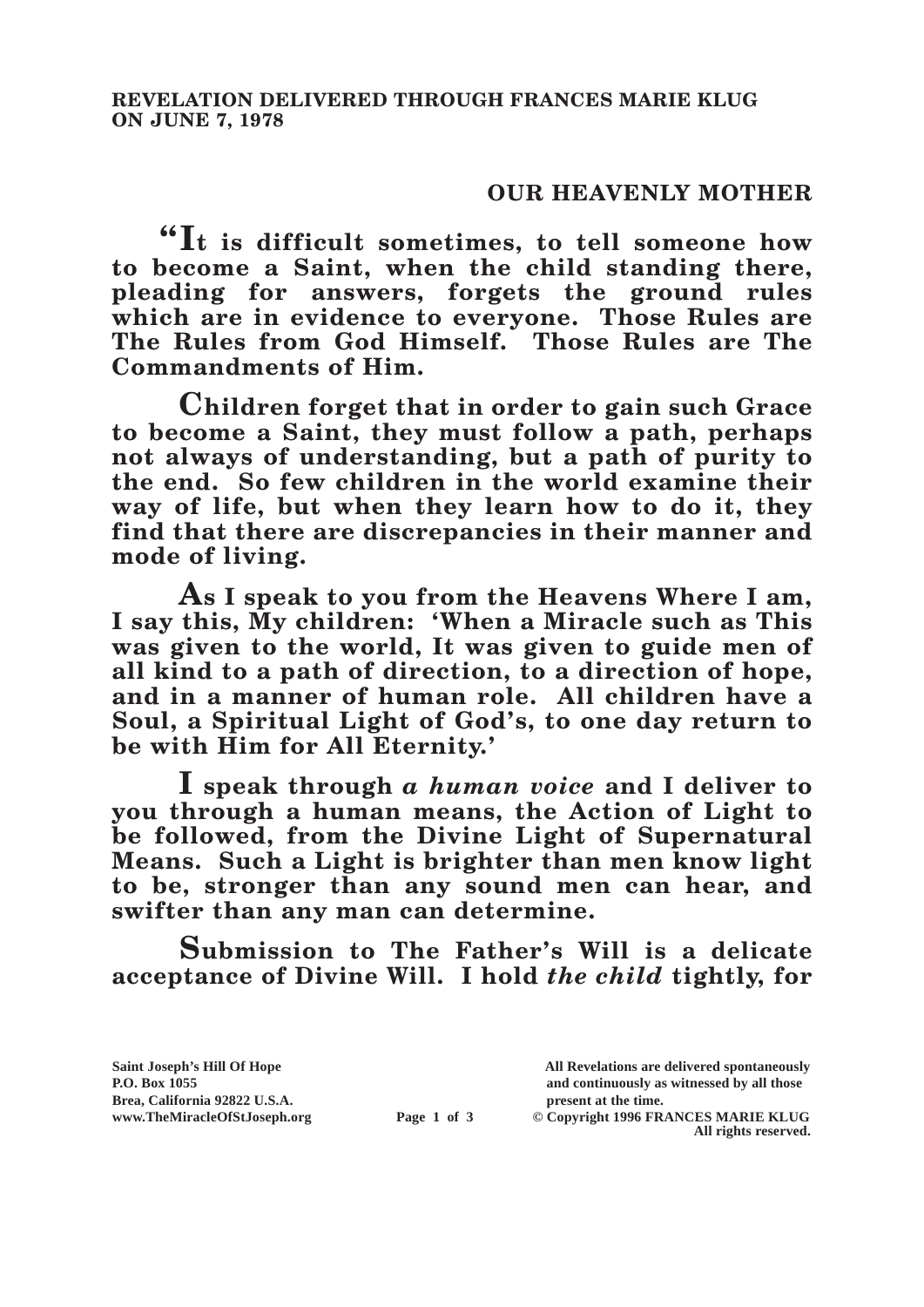**as I speak to you I must leave with you the Words you must remember.**

**Birth in the human form has many responsibilities attached to it. It has Goal, it has Reason, it has Purpose, it has Distinction, it has Beauty.**

**I show** *the child* **a Vision."**

**There is a frame around Our Lady. She is once again in all green. She has a breastplate on Her. There is a design on it. It's, I cannot make it out. It's a scroll. It has Words on it. I can't read the writing. It's — It says:**

## *"A Prayer For The World"*

*"Oh Heavenly Father, teach me to know the path that will guide my Soul. Give me the strength to do what I must, to return my Soul."*

**Our Lady is moving back, out of the frame, into the rays of the sun. The Garment is turning gold. The armor is gone. Our Lady's Face has a glow.**

**"The whole world has been Blessed by This Great Miracle of Light. Children have been taught the way for the Soul. All good must come from the Direction left, and children must learn the reason for purity, what purity is, and to strive for it in everything they do.**

Brea, California 92822 U.S.A.<br>
www.TheMiracleOfStJoseph.org<br> **Page 2 of 3** © Copyright 1996 FR.

**Saint Joseph's Hill Of Hope All Revelations are delivered spontaneously P.O. Box 1055 and continuously as witnessed by all those** 

 $\odot$  Copyright 1996 FRANCES MARIE KLUG **All rights reserved.**